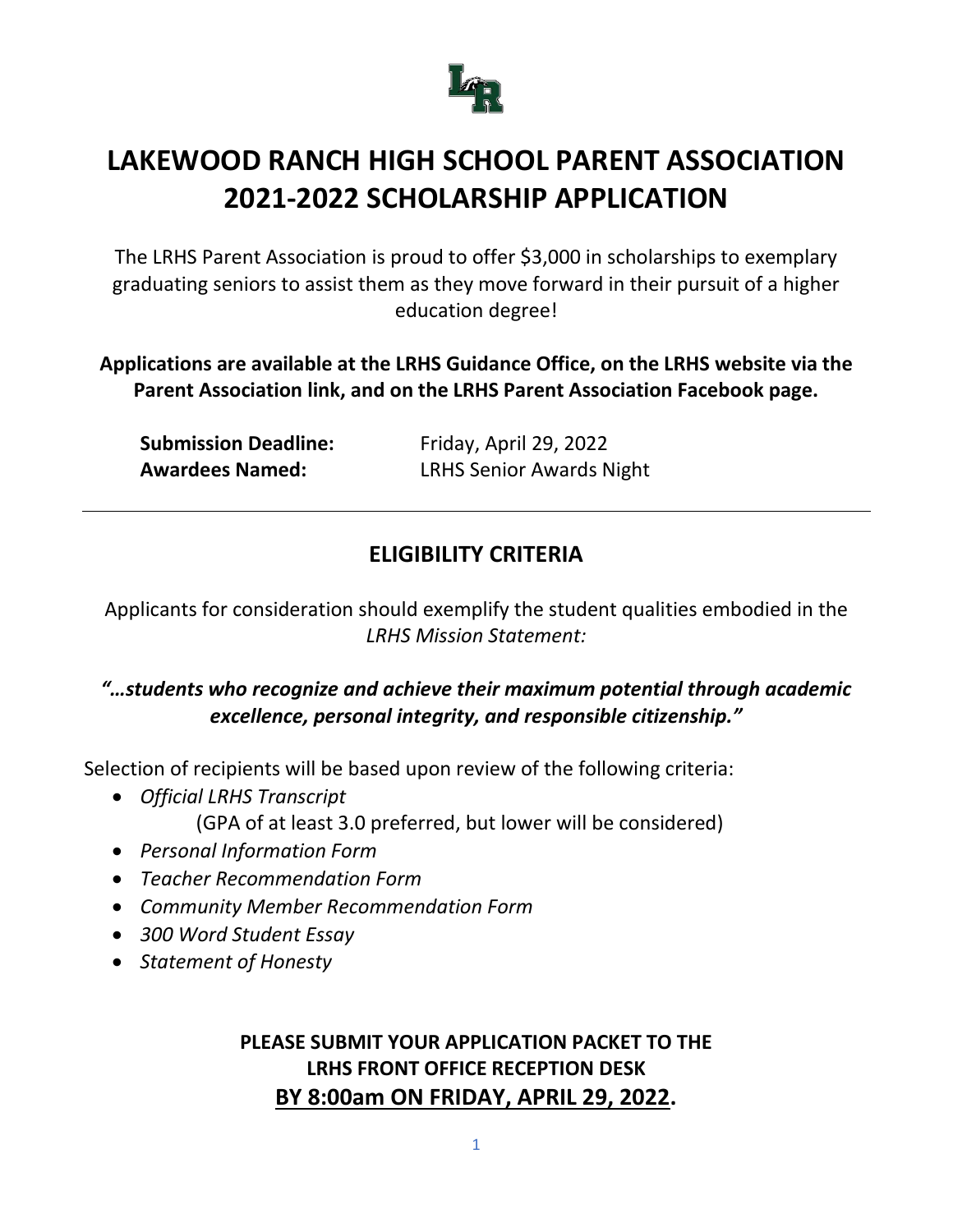

## **PERSONAL INFORMATION FORM**

#### **PERSONAL INFORMATION**

| Last                                                         | First | Middle                  |     |           |
|--------------------------------------------------------------|-------|-------------------------|-----|-----------|
|                                                              |       |                         |     |           |
| Street                                                       |       | City                    | Zip |           |
|                                                              |       |                         |     |           |
|                                                              |       |                         |     |           |
|                                                              |       |                         |     |           |
|                                                              |       |                         |     |           |
|                                                              |       |                         |     |           |
| <b>EDUCATION</b>                                             |       |                         |     |           |
|                                                              |       |                         |     |           |
| Have you applied? Yes No                                     |       | Have you been accepted? | Yes | <b>No</b> |
| Where do you plan to live? (Circle one) On campus Off campus |       |                         |     | Home      |
|                                                              |       |                         |     |           |
|                                                              |       |                         |     |           |
|                                                              |       |                         |     |           |
|                                                              |       |                         |     |           |
|                                                              |       |                         |     |           |

\_\_\_\_\_\_\_\_\_\_\_\_\_\_\_\_\_\_\_\_\_\_\_\_\_\_\_\_\_\_\_\_\_\_\_\_\_\_\_\_\_\_\_\_\_\_\_\_\_\_\_\_\_\_\_\_\_\_\_\_\_\_\_\_\_\_\_\_\_\_\_\_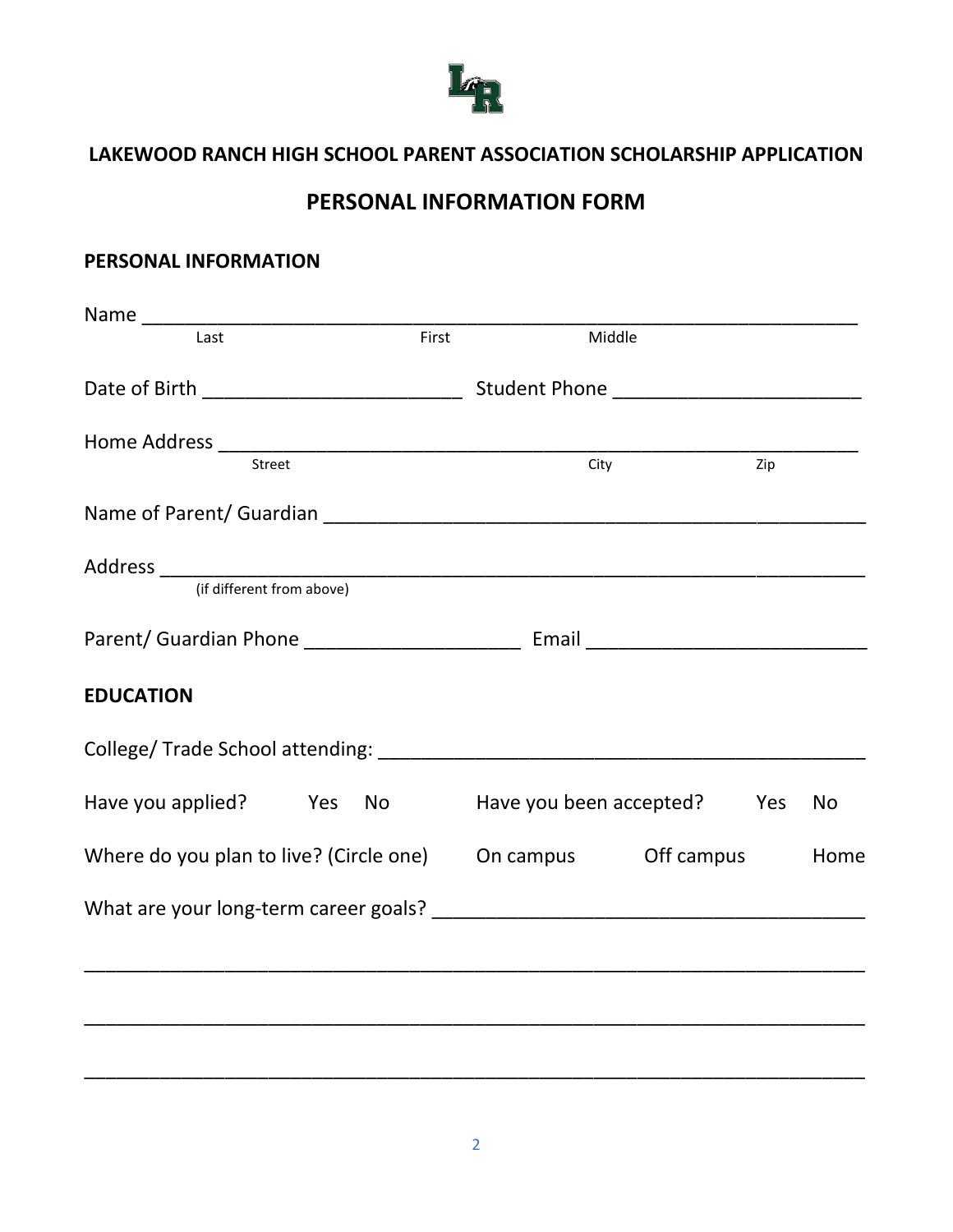

#### **EMPLOYMENT**

Indicate all employment during the previous three years:

| Employer                       | Dates | Employed Earnings/ Week                                 |                           | <b>Job Description</b> |  |
|--------------------------------|-------|---------------------------------------------------------|---------------------------|------------------------|--|
|                                |       |                                                         |                           |                        |  |
|                                |       |                                                         |                           |                        |  |
|                                |       |                                                         |                           |                        |  |
|                                |       |                                                         |                           |                        |  |
| (a) School year? Yes No Unsure |       | While in college, do you plan to be employed during the | (b) Summer? Yes No Unsure |                        |  |

#### **ACTIVITIES**

List all clubs/ teams/ organizations in which you have actively participated while in high school, whether through the school or in the community. (Include any leadership positions, offices held, and awards received.)

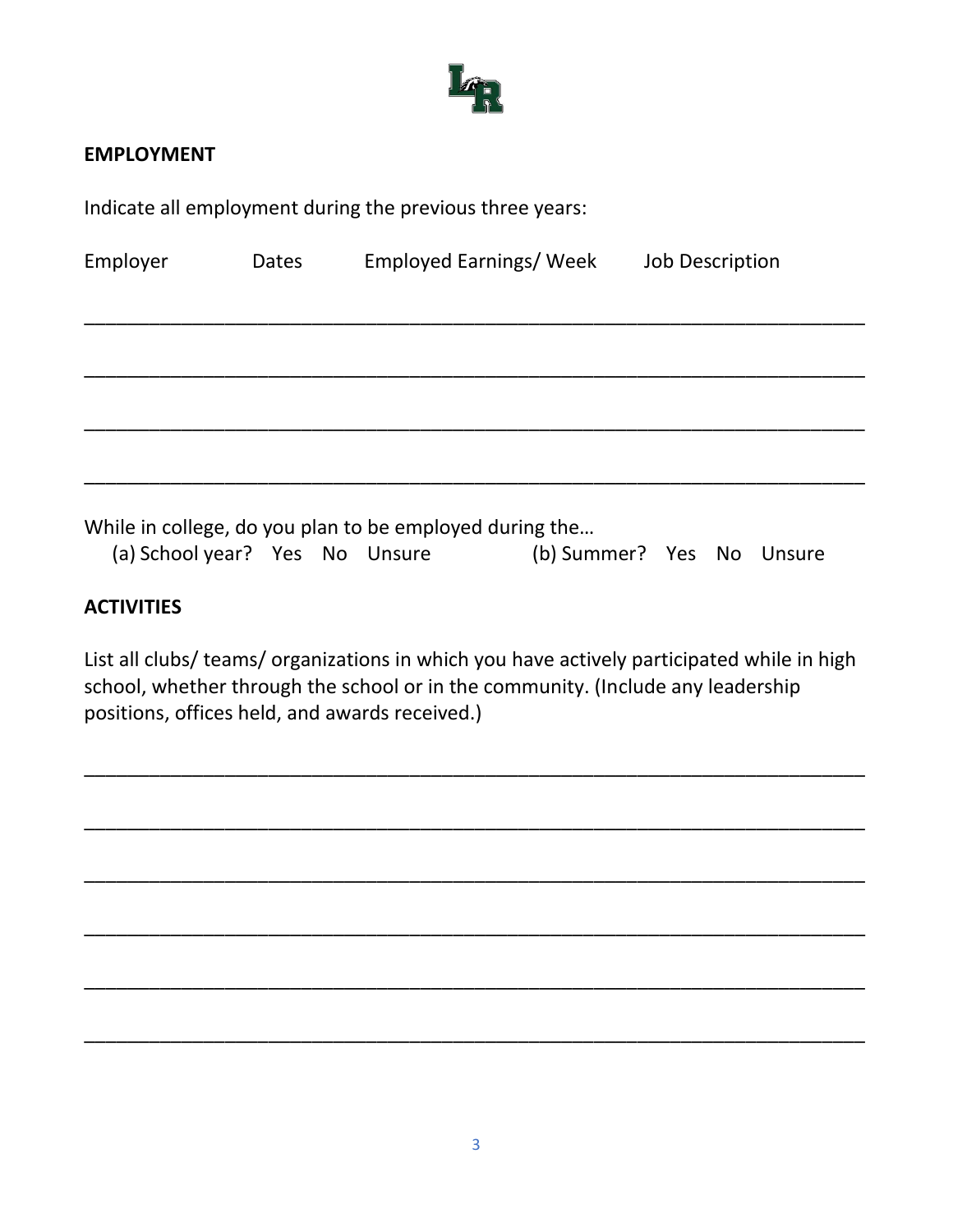

# (ACTIVITIES CONTINUED)

Of the above activities, which do you consider most important and why?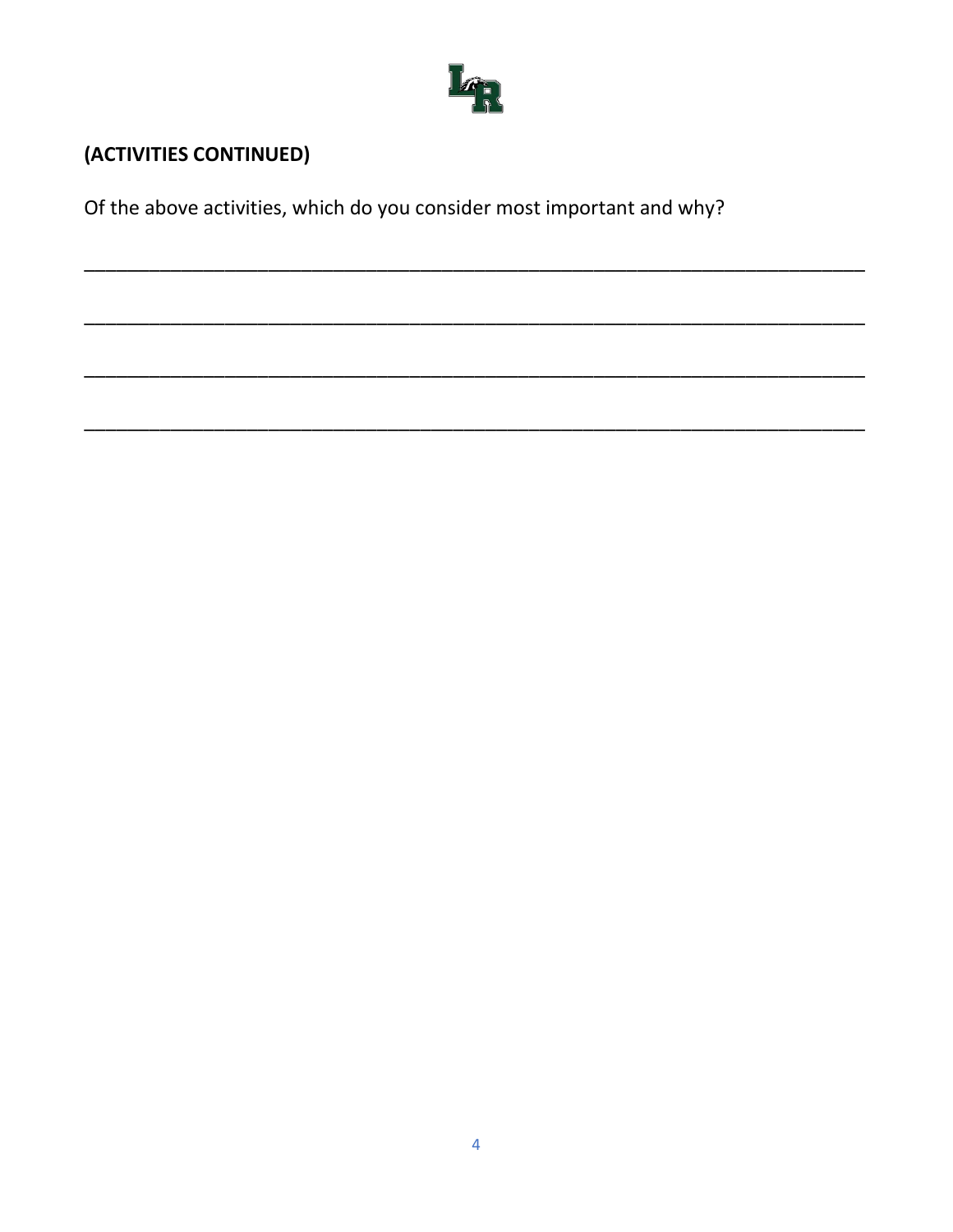

### **TEACHER RECOMMENDATION FORM**

|                                                                             | Student's Name |                                                           | Date <u>______________</u> |  |
|-----------------------------------------------------------------------------|----------------|-----------------------------------------------------------|----------------------------|--|
|                                                                             | Print          |                                                           | Signature                  |  |
|                                                                             |                | How long have you known this student and in what context? |                            |  |
|                                                                             |                |                                                           |                            |  |
|                                                                             |                |                                                           |                            |  |
| What characteristics/adjectives would you use when describing this student? |                |                                                           |                            |  |

Please feel free to share whatever you think is important about the applicant, including a description of academic and personal characteristics. We would appreciate any insight into the candidate's readiness for college, maturity, special talents, motivation, leadership potential, and need for this scholarship.

\_\_\_\_\_\_\_\_\_\_\_\_\_\_\_\_\_\_\_\_\_\_\_\_\_\_\_\_\_\_\_\_\_\_\_\_\_\_\_\_\_\_\_\_\_\_\_\_\_\_\_\_\_\_\_\_\_\_\_\_\_\_\_\_\_\_\_\_\_\_\_\_

\_\_\_\_\_\_\_\_\_\_\_\_\_\_\_\_\_\_\_\_\_\_\_\_\_\_\_\_\_\_\_\_\_\_\_\_\_\_\_\_\_\_\_\_\_\_\_\_\_\_\_\_\_\_\_\_\_\_\_\_\_\_\_\_\_\_\_\_\_\_\_\_

\_\_\_\_\_\_\_\_\_\_\_\_\_\_\_\_\_\_\_\_\_\_\_\_\_\_\_\_\_\_\_\_\_\_\_\_\_\_\_\_\_\_\_\_\_\_\_\_\_\_\_\_\_\_\_\_\_\_\_\_\_\_\_\_\_\_\_\_\_\_\_\_

\_\_\_\_\_\_\_\_\_\_\_\_\_\_\_\_\_\_\_\_\_\_\_\_\_\_\_\_\_\_\_\_\_\_\_\_\_\_\_\_\_\_\_\_\_\_\_\_\_\_\_\_\_\_\_\_\_\_\_\_\_\_\_\_\_\_\_\_\_\_\_\_

\_\_\_\_\_\_\_\_\_\_\_\_\_\_\_\_\_\_\_\_\_\_\_\_\_\_\_\_\_\_\_\_\_\_\_\_\_\_\_\_\_\_\_\_\_\_\_\_\_\_\_\_\_\_\_\_\_\_\_\_\_\_\_\_\_\_\_\_\_\_\_\_

\_\_\_\_\_\_\_\_\_\_\_\_\_\_\_\_\_\_\_\_\_\_\_\_\_\_\_\_\_\_\_\_\_\_\_\_\_\_\_\_\_\_\_\_\_\_\_\_\_\_\_\_\_\_\_\_\_\_\_\_\_\_\_\_\_\_\_\_\_\_\_\_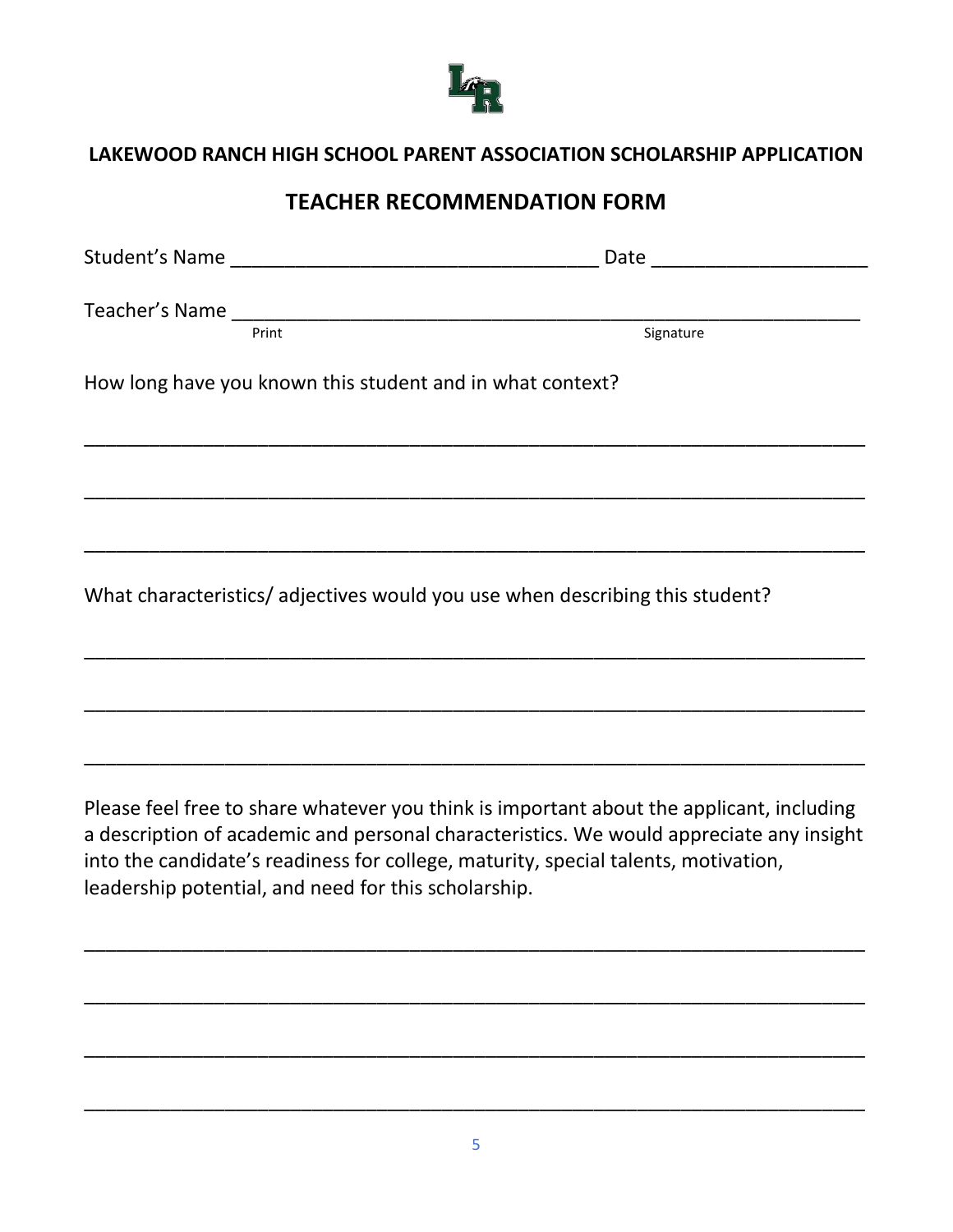

### **COMMUNITY MEMBER RECOMMENDATION FORM**

| Print                                                                       | Signature                                                                                                                                                                                                                                                                 |  |
|-----------------------------------------------------------------------------|---------------------------------------------------------------------------------------------------------------------------------------------------------------------------------------------------------------------------------------------------------------------------|--|
|                                                                             |                                                                                                                                                                                                                                                                           |  |
|                                                                             |                                                                                                                                                                                                                                                                           |  |
|                                                                             | How long have you known the applicant and in what context? _____________________                                                                                                                                                                                          |  |
|                                                                             |                                                                                                                                                                                                                                                                           |  |
| What characteristics/adjectives would you use when describing this student? |                                                                                                                                                                                                                                                                           |  |
|                                                                             |                                                                                                                                                                                                                                                                           |  |
| leadership potential, and need for this scholarship.                        | Please feel free to share whatever you think is important about the applicant, including<br>a description of academic and personal characteristics. We would appreciate any insight<br>into the candidate's readiness for college, maturity, special talents, motivation, |  |
|                                                                             |                                                                                                                                                                                                                                                                           |  |

\_\_\_\_\_\_\_\_\_\_\_\_\_\_\_\_\_\_\_\_\_\_\_\_\_\_\_\_\_\_\_\_\_\_\_\_\_\_\_\_\_\_\_\_\_\_\_\_\_\_\_\_\_\_\_\_\_\_\_\_\_\_\_\_\_\_\_\_\_\_\_\_

\_\_\_\_\_\_\_\_\_\_\_\_\_\_\_\_\_\_\_\_\_\_\_\_\_\_\_\_\_\_\_\_\_\_\_\_\_\_\_\_\_\_\_\_\_\_\_\_\_\_\_\_\_\_\_\_\_\_\_\_\_\_\_\_\_\_\_\_\_\_\_\_

\_\_\_\_\_\_\_\_\_\_\_\_\_\_\_\_\_\_\_\_\_\_\_\_\_\_\_\_\_\_\_\_\_\_\_\_\_\_\_\_\_\_\_\_\_\_\_\_\_\_\_\_\_\_\_\_\_\_\_\_\_\_\_\_\_\_\_\_\_\_\_\_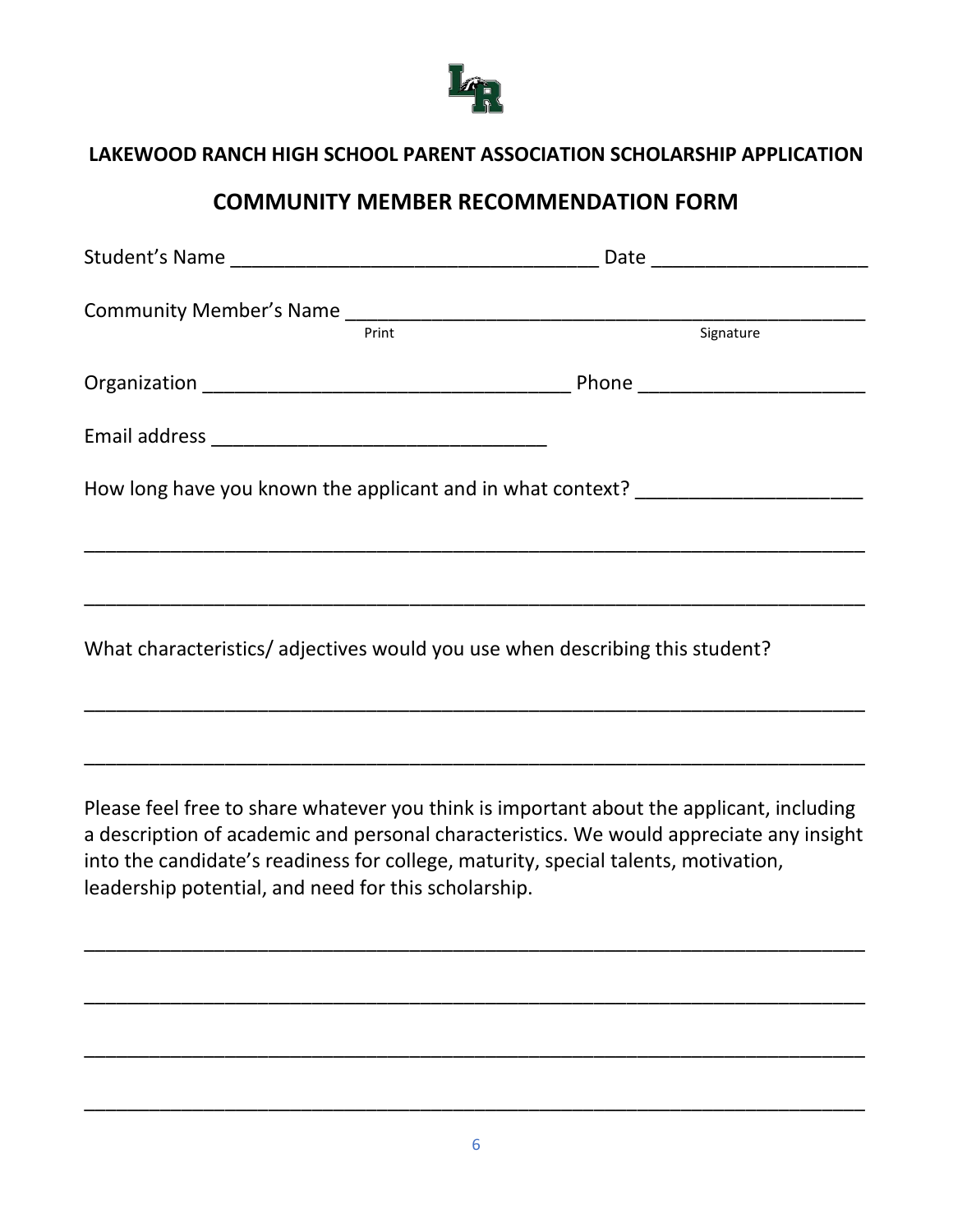

### **STUDENT ESSAY**

In 300 words or less, explain why you are applying for this scholarship and how you exemplify the LRHS Mission Statement, which states that Lakewood Ranch High School's aim is to develop: "...students who recognize and achieve their maximum potential through academic excellence, personal integrity, and responsible citizenship." (Please feel free to type or use an additional piece of paper.)